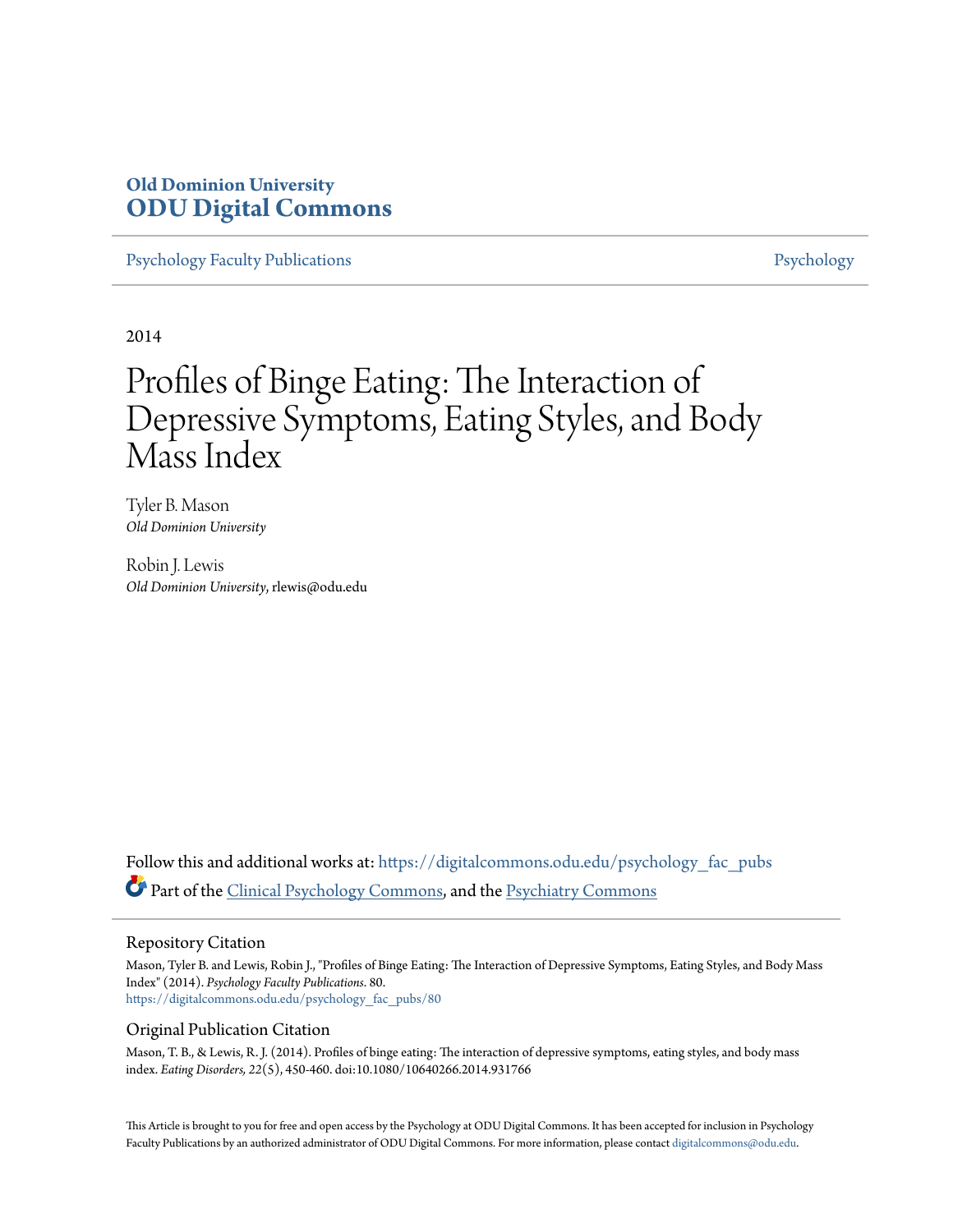

# **Profiles of Binge Eating: The Interaction of Depressive Symptoms, Eating Styles, and Body Mass Index**

# TYLER B. MASON

*Department of Psychology, Old Dominion University, Norfolk, Virginia, USA*

#### ROBIN J. LEWIS

*Department of Psychology; and Virginia Consortium Program in Clinical Psychology, Old Dominion University, Norfolk, Virginia, USA*

*Binge eating is associated with depressive symptoms, eating styles, and obesity. However, less is known about interactions between these variables and binge eating. This study examined the relationship between depressive symptoms, eating styles, body mass index, and binge eating. Individuals with a higher body mass index, who reported more depressive symptoms and more external eating, reported the greatest binge eating. Similarly, individuals with a higher body mass index who reported more depressive symptoms and more emotional eating reported the greatest binge eating. These findings demonstrate possible profiles of individuals most at risk for binge eating and associated eating disorders.*

Binge eating involves consuming abnormally high quantities of food in a short period of time with a felt loss of control. This type of eating behavior may be associated with binge eating disorder (BED) or bulimia nervosa (BN) (American Psychiatric Association, [2013\)](#page-9-0), disorders with serious mental and physical health consequences. Binge eating can occur in both nonobese and obese individuals (Carrard, Van der Linden, & Golay, [2012\)](#page-9-1). Strong evidence suggests associations (i.e., zero-order relationships) between binge eating and both depressive symptoms and eating styles (i.e., emotional eating and external eating) (Pinaquy, Chabrol, Simon, Louvet, & Barbe, [2003;](#page-10-0) Schulz & Laessle, [2010;](#page-10-1) Stice, Presnell, & Spangler, [2002\)](#page-10-2). A recent study, however,

Address correspondence to Tyler B. Mason, Department of Psychology, Old Dominion University, Norfolk, VA 23529, USA. E-mail: [tmaso008@odu.edu](mailto:tmaso008@odu.edu)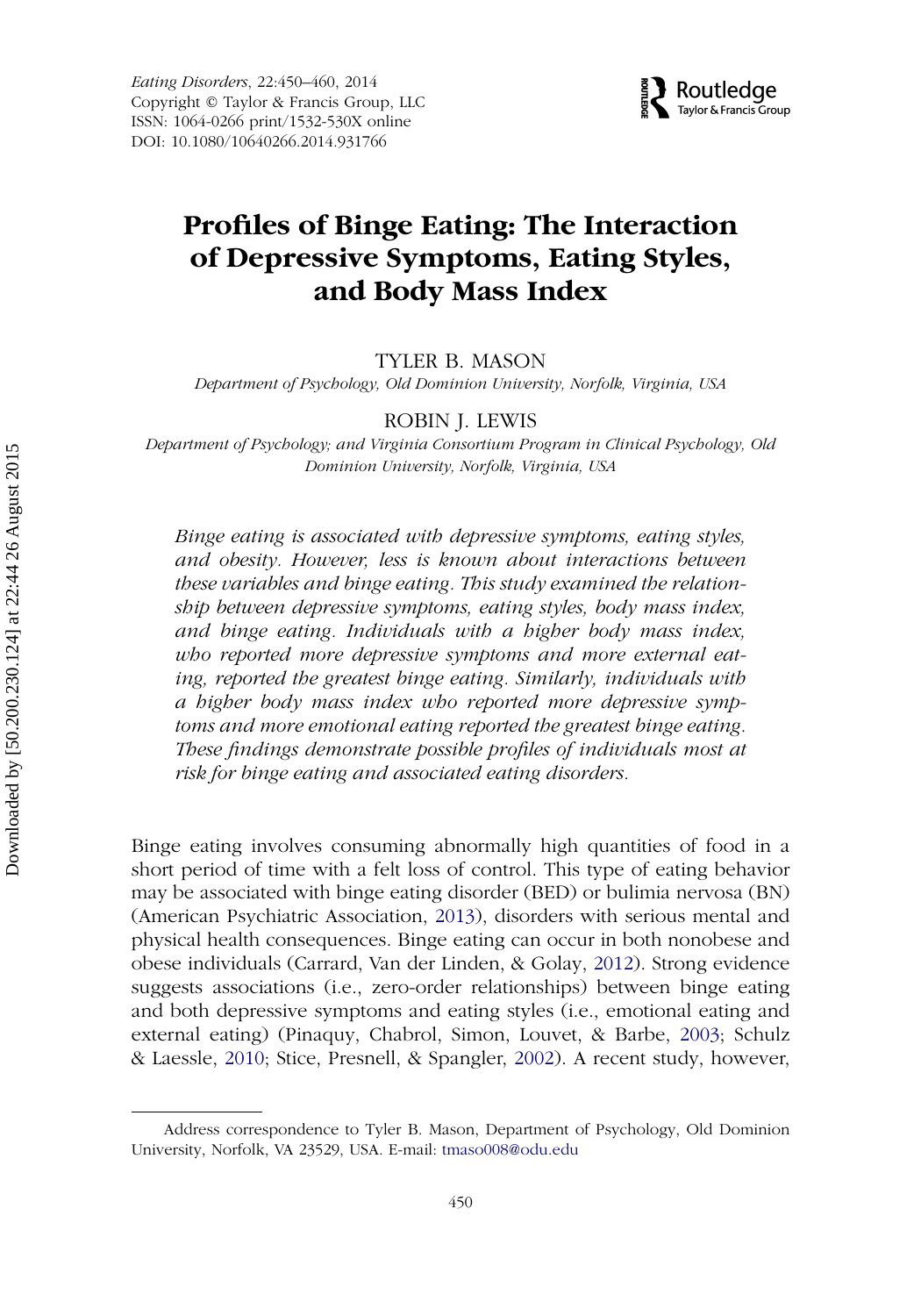reported weak correlations between body mass index (BMI) and binge eating (Saules et al., [2009\)](#page-10-3). One possible explanation for these mixed findings is that eating styles and depressive symptoms in combination may relate to binge eating and this interaction may differ as a function of BMI. Because of the deleterious outcomes associated with both binge eating and increased BMI, it is important to delineate how BMI and binge eating are related. This study examined the relationship among binge eating, depressive symptoms, eating styles, and BMI.

Binge eating is associated with negative mental and physical health outcomes. Specifically, an analysis of the National Comorbidity Survey Replication revealed that individuals with BN and BED had similar comorbidities including anxiety disorders, mood disorders, impulse control disorders, and substance abuse disorders (Hudson, Hiripi, Pope, & Kessler, [2007\)](#page-10-4). Furthermore, obese individuals who engaged in binge eating reported significantly greater health dissatisfaction and more major medical conditions compared to obese individuals who did not engage in binge eating (Bulik, Sullivan, & Kendler, [2002\)](#page-9-2). Additionally, obese individuals who engaged in binge eating were at greater risk for major depression, panic disorder, phobia, and alcohol dependence compared to obese individuals who did not engage in binge eating (Bulik et al., [2002\)](#page-9-2). Thus, it appears that engaging in binge eating is associated with mental health problems and, importantly, that binge eating appears to be associated with more negative mental and physical health outcomes compared to obesity alone.

The nature of the relationship among depression, obesity, and binge eating is unclear. For example, depression greatly increased the odds of BED with or without obesity but was not associated with obesity without BED (Grucza, Przybeck, & Cloninger, [2009\)](#page-10-5) suggesting depression was more strongly related to binge eating than to obesity. In another study, however, obese individuals with BED reported more depressive symptoms than nonobese individuals with BED (Barry, Grilo, & Masheb, [2003\)](#page-9-3) suggesting a primary role of obesity vs. binge eating in depression. To complicate matters further, some studies found no differences in depression or depressive symptoms between nonobese and obese individuals with BED (Didie & Fitzgibbon, [2005;](#page-10-6) Dingemans & van Furth, [2012\)](#page-10-7). Therefore, it is necessary to investigate other predictors of binge eating such as eating styles (Pinaquy et al, [2003;](#page-10-0) Schulz & Laessle, [2010;](#page-10-1) Stice et al., [2002\)](#page-10-2) that may clarify the relationship among depressive symptoms, BMI, and binge eating.

Eating styles refer to characteristic patterns of eating such as emotional eating (i.e., eating in response to emotional cues) and external eating (i.e., eating in response to external cues; van Strien, Frijters, Bergers, & Defares, [1986\)](#page-10-8). Emotional eating predicted the onset of binge eating in adolescent girls (Stice et al., [2002\)](#page-10-2). Furthermore, among adolescents and adults, emotional and external eating were associated with binge eating and upset feelings (Davis, Levitan, Smith, Tweed, & Curtis, [2006;](#page-9-4) Deaver, Miltenberger, Smyth, Meidinger, & Crosby, [2003;](#page-9-5) Wardle et al., [1992\)](#page-10-9).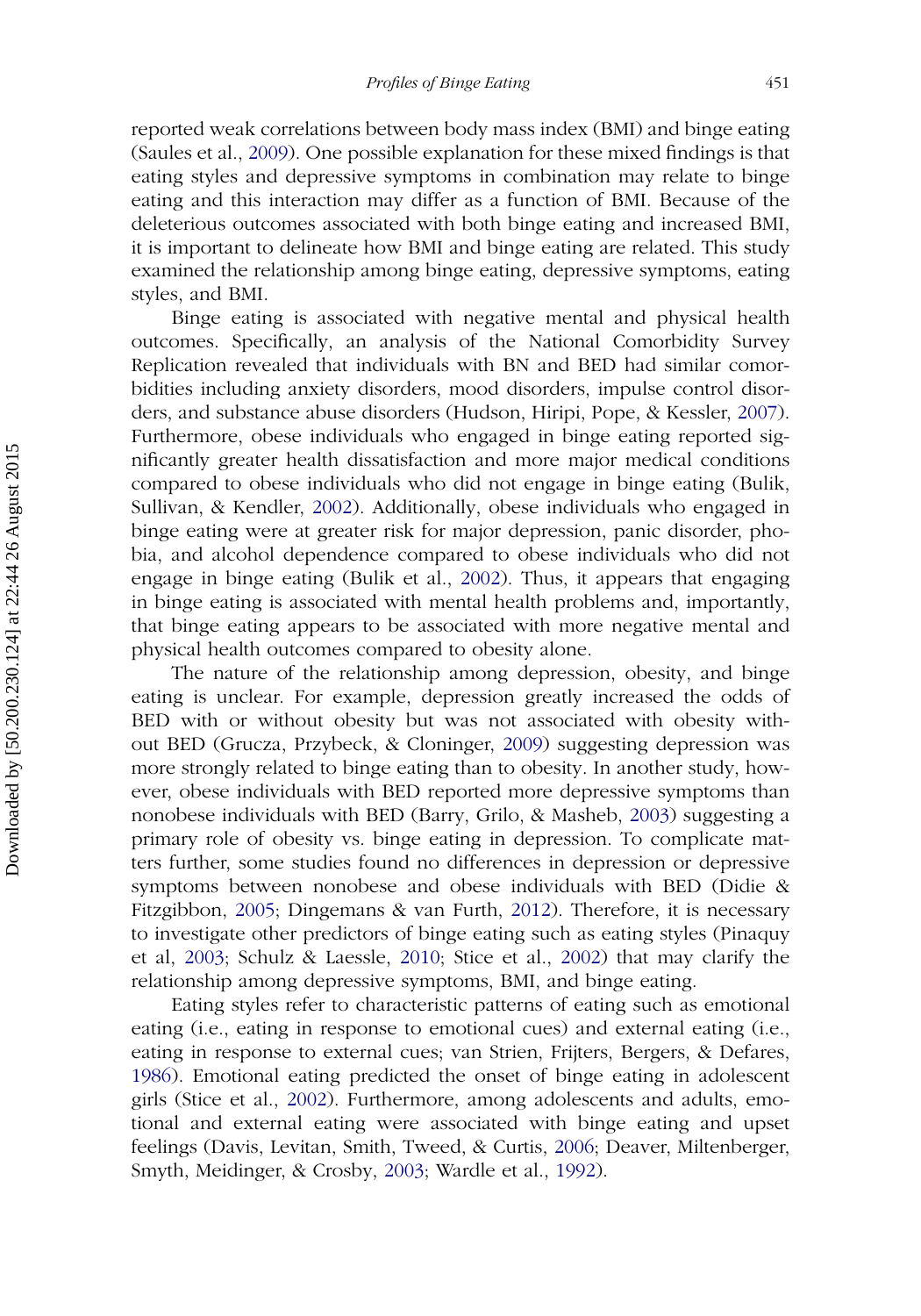These studies demonstrate that eating styles are associated with binge eating and possibly with depressive symptoms. However, previous research often examines BED vs. non-BED groups opposed to a using a continuous binge eating variable that assesses episodes of binge eating. Thus, we know less about the relationship among depression, obesity, and binge eating among individuals in a non-clinical sample who engage in binge eating and the relationship among depression, obesity, and binge eating along a continuum. Examining the continuum of binge eating in a non-clinical sample is essential in order to develop appropriate prevention efforts. Although both depressive symptoms and eating styles are predictors of binge eating, to our knowledge, differences in the association between depressive symptoms and binge eating as a function of both eating styles and BMI have not yet been examined. This study adds to the literature by examining how predictors of binge eating interact to predict greatest risk for increased binge eating along a continuum in a non-clinical sample. We expected binge eating to be associated with depressive symptoms and eating styles. We also hypothesized two three-way interactions such that individuals reporting more depressive symptoms and emotional eating or external eating were expected to differ in binge eating as a function of BMI.

## METHOD

#### Participants

Six-hundred twenty-five undergraduate students at a large Mid-Atlantic university were recruited through the psychology department participant pool and received research credit for completing an online survey. The research was approved by the College's Human Subjects Committee. The sample consisted of more women ( $n = 481$ ; 77%) than men ( $n = 144$ ; 23%) with a mean age of 22 years (range 18–58 years). The sample was 46% White, 35% Black, 2% Asian, 1% American Indian or Alaskan Native, 1% Native Hawaiian or Pacific Islander, 3% some other race, and 12% two or more races. Ninetytwo percent of the sample identified as non-Hispanic and 8% identified as Hispanic. Based on BMI, 24.8% of the sample was overweight ( $25 \leq BMI \leq$ 29.9) and 17.4% was obese (BMI  $\geq$  30).

#### Measures

*Binge eating.* The goal in this study was to assess the behavioral component of binge eating (i.e., eating behavior) without confounding affect (e.g., depression, anxiety, or body shame). Thus, to isolate binge eating behavior, we focused on the behavioral characteristics of binge eating (i.e., the act of consuming food). Using the *Diagnostic and Statistical Manual of Mental Disorders* (5th ed.; American Psychiatric Association, [2013\)](#page-9-0) definition of a binge eating episode, binge eating was measured by asking participants to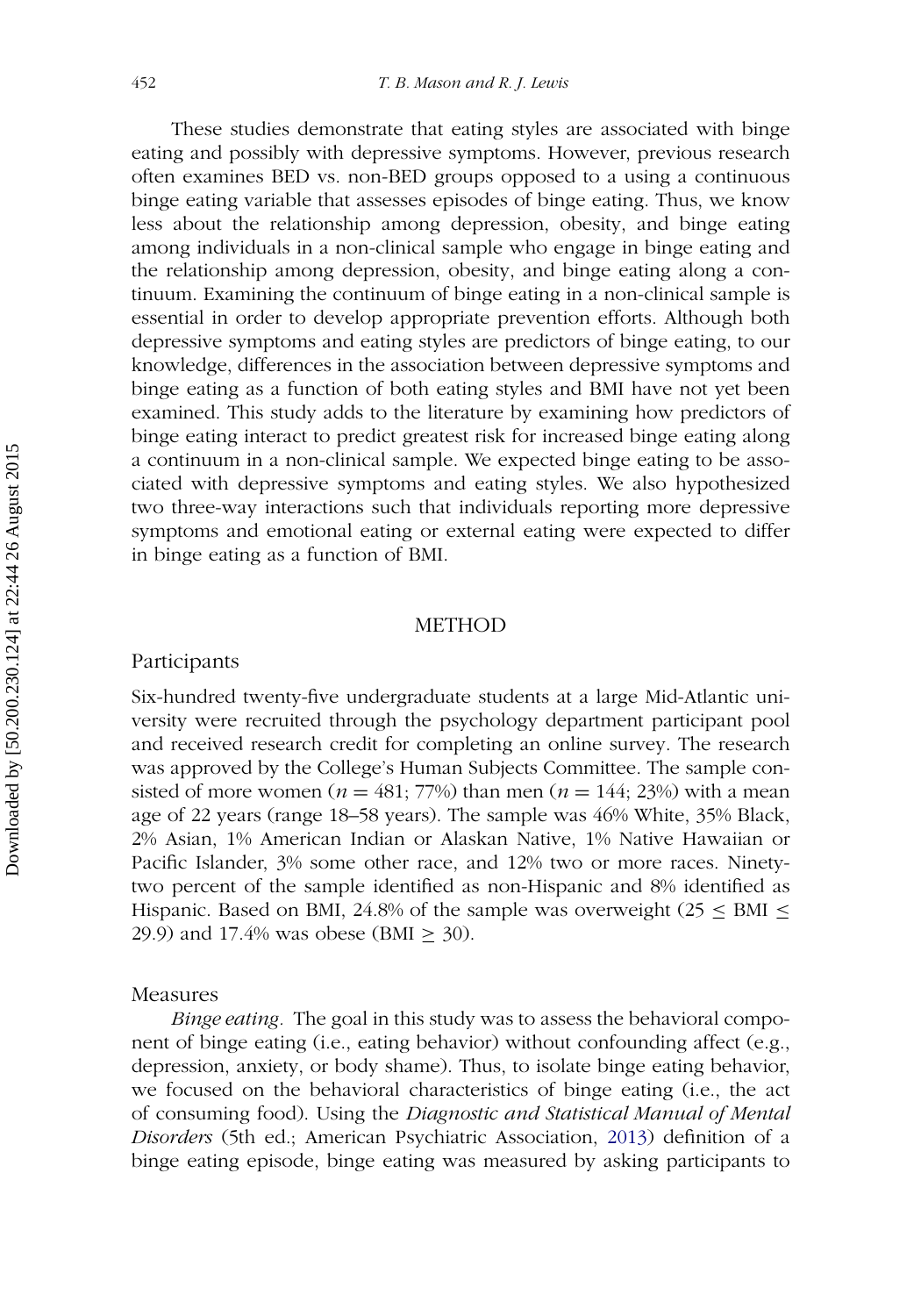indicate how many days in the past 7 days they "rapidly consumed an excessive amount of food with an experience of loss of control." As a result, their response could range from 1 to 7.

*Depressive symptoms.* The Center for Epidemiological Studies Depression Scale–Short Form (CES-D; Andresen, Mamgren, Carter, & Patrick, [1994\)](#page-9-6) assessed depressive symptoms in the past week. Participants responded to 10 items using a response scale ranging from 1 *(rarely or none of the time)* to 4 *(most or all of the time).* A sample item is "I felt depressed." Zhang et al. (2012) reported good internal consistency for the measure (Cronbach's  $\alpha$  =.88) and a strong correlation with the original long-form CES-D,  $r = .97$ . The Cronbach's  $\alpha$  in the current study was .79.

*Eating styles.* The Dutch Eating Behaviors Questionnaire (DEBQ; van Strien et al., [1986\)](#page-10-8) assessed emotional eating (9 items) and external eating (10 items). Participants used a scale ranging from 1 *(never)* to 5 *(very often)* to respond to items such as "Do you have a desire to eat when you are irritated?" (emotional) and "If food tastes good to you, do you eat more than usual?" (external). The DEB-Q demonstrated adequate reliability and factor validity (van Strien et al., [1986\)](#page-10-8). The Cronbach's  $\alpha$  for the emotional eating and external eating subscales in this study were .94 and .82, respectively.

#### RESULTS

# Descriptive Statistics

The variables included in the study were depressive symptoms (*M* = 19.12,  $SD = 5.26$ ), emotional eating (*M* = 19.26, *SD* = 8.05), external eating (*M* = 30.45, *SD* = 6.50), BMI (*M* = 25.39, *SD* = 6.02), and binge eating (*M* = .75,  $SD = 1.35$ ). Based on 5000 bootstrap samples, binge eating was significantly correlated with emotional eating,  $r = .29$ , 95% CI = [.19, .38], external eating, *r* = .23, 95% CI = [.13, .32], and depressive symptoms, *r* = .23, 95%  $CI = [.15, .32]$ . Binge eating was not correlated with BMI,  $r = .03, .95\%$  $CI = [-.04, .11].$ 

#### Statistical Analysis

Predictor variables were centered to reduce multicolinearity and gender was controlled for in two bootstrapped multiple regression analyses: 1) depressive symptoms, external eating, and BMI predicting binge eating and 2) depressive symptoms, emotional eating, and BMI predicting binge eating. A significant three-way interaction was found for depressive symptoms, external eating, and BMI (see [Table 1\)](#page-5-0). A significant three-way interaction was also found for depressive symptoms, emotional eating, and BMI (see [Table 2\)](#page-5-1). The three-way interactions and significant simple slopes are displayed in [Figures 1](#page-6-0) and [2.](#page-6-1)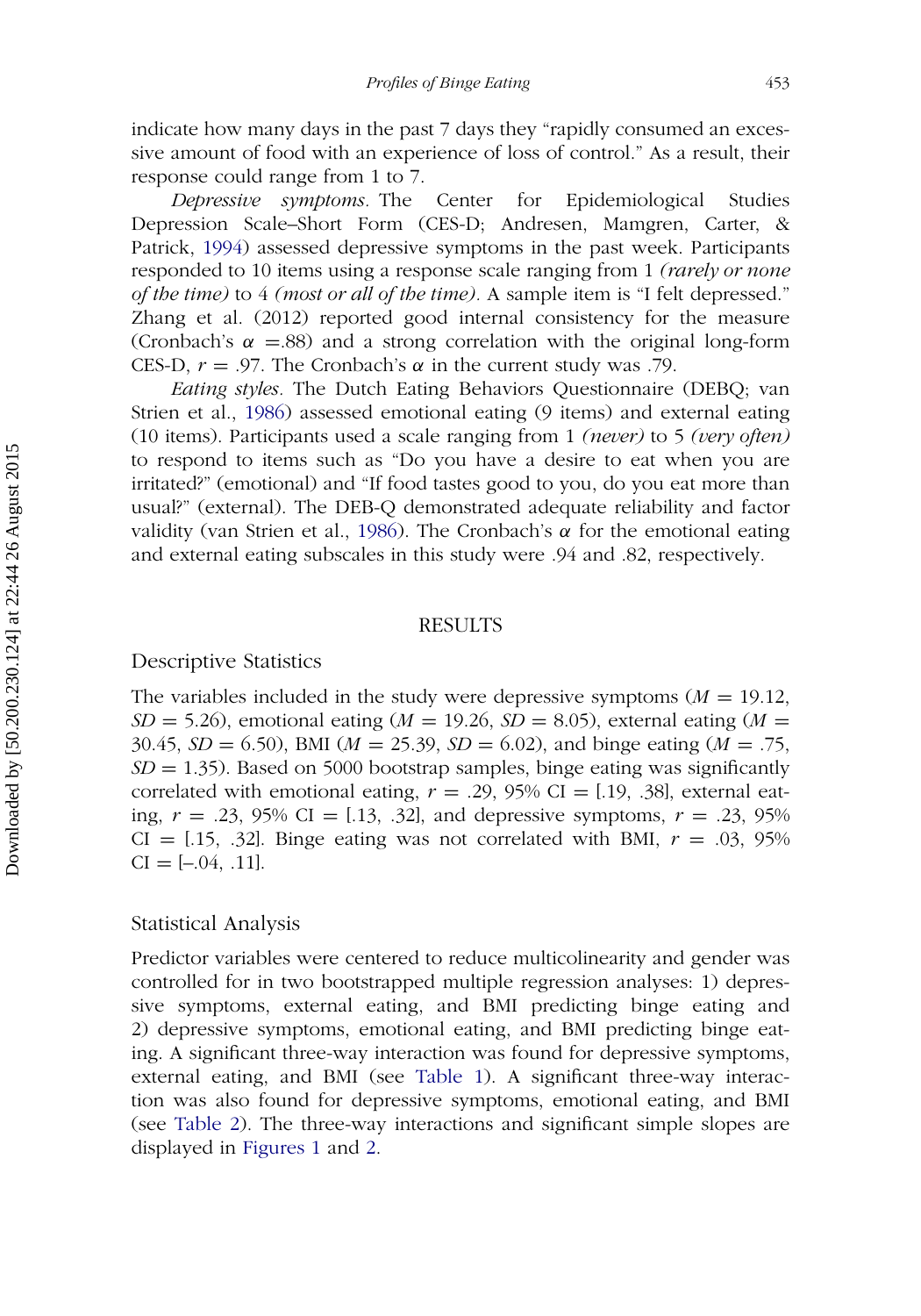<span id="page-5-0"></span>

| Item                                                         | В       | B       | СI              | R   | $R^2$ | F        |
|--------------------------------------------------------------|---------|---------|-----------------|-----|-------|----------|
| Gender                                                       | $.12\,$ | .09     | [.04, .20]      | .37 | .14   | $12.26*$ |
| External eating                                              | .04     | .19     | [.02, .06]      |     |       |          |
| Depressive symptoms                                          | .05     | .19     | [.03, .07]      |     |       |          |
| <b>BMI</b>                                                   | $-.002$ | $-.007$ | $[-.02, .02]$   |     |       |          |
| External eating $\times$ BMI                                 | .001    | .04     | $[-.001, .005]$ |     |       |          |
| External eating $\times$ Depressive<br>symptoms              | .004    | .11     | [.001, .006]    |     |       |          |
| $BMI \times$ Depressive symptoms                             | .002    | .04     | $[-.002, .005]$ |     |       |          |
| External eating $\times$ Depressive<br>symptoms $\times$ BMI | .001    | .17     | [.001, .002]    |     |       |          |

**TABLE 1** Interaction Among Depressive Symptoms, External Eating, and BMI Predicting Binge Eating

<sup>∗</sup>*Note*: *p* < .001. For predictors, CIs that do not include 0 are significant.

**TABLE 2** Interaction Among Depressive Symptoms, Emotional Eating, and BMI Predicting Binge Eating

<span id="page-5-1"></span>

| В       | B      | СI              | R   | $R^2$ | F        |
|---------|--------|-----------------|-----|-------|----------|
| .08     | .06    | $[-.01, .17]$   | .39 | .15   | $13.36*$ |
| .04     | .22    | [.02, .05]      |     |       |          |
| .04     | .14    | [.02, .06]      |     |       |          |
| $-.006$ | $-.03$ | $[-.02, .01]$   |     |       |          |
| $-.001$ | .01    | $[-.002, .003]$ |     |       |          |
| .002    | .09    | [.001, .005]    |     |       |          |
| .001    | .03    | $[-.002, .005]$ |     |       |          |
| .001    | .18    | [.001, .002]    |     |       |          |
|         |        |                 |     |       |          |

<sup>∗</sup>*Note*: *p* < .001. For predictors, CIs that do not include 0 are significant.

# DISCUSSION

This study examined the interaction among depressive symptoms, eating styles, and BMI on binge eating behavior. As predicted, and consistent with previous research (e.g., Pinaquy et al., [2003;](#page-10-0) Schulz & Laessle, [2010;](#page-10-1) Stice et al., [2002\)](#page-10-2), binge eating was positively correlated with depressive symptoms, external eating, and emotional eating, but was not correlated with BMI.

The interactions among depressive symptoms, eating styles, and BMI revealed that individuals with a higher BMI who reported more external or emotional eating, and more depressive symptoms, engaged in the most binge eating. These results suggest that increased BMI is indeed a risk factor for binge eating, in combination with other characteristics, even though the zero-order association is quite small. Furthermore, our findings suggest a possible profile for individuals at risk for eating disorders associated with binge eating, especially BED. Essentially, maladaptive eating styles may serve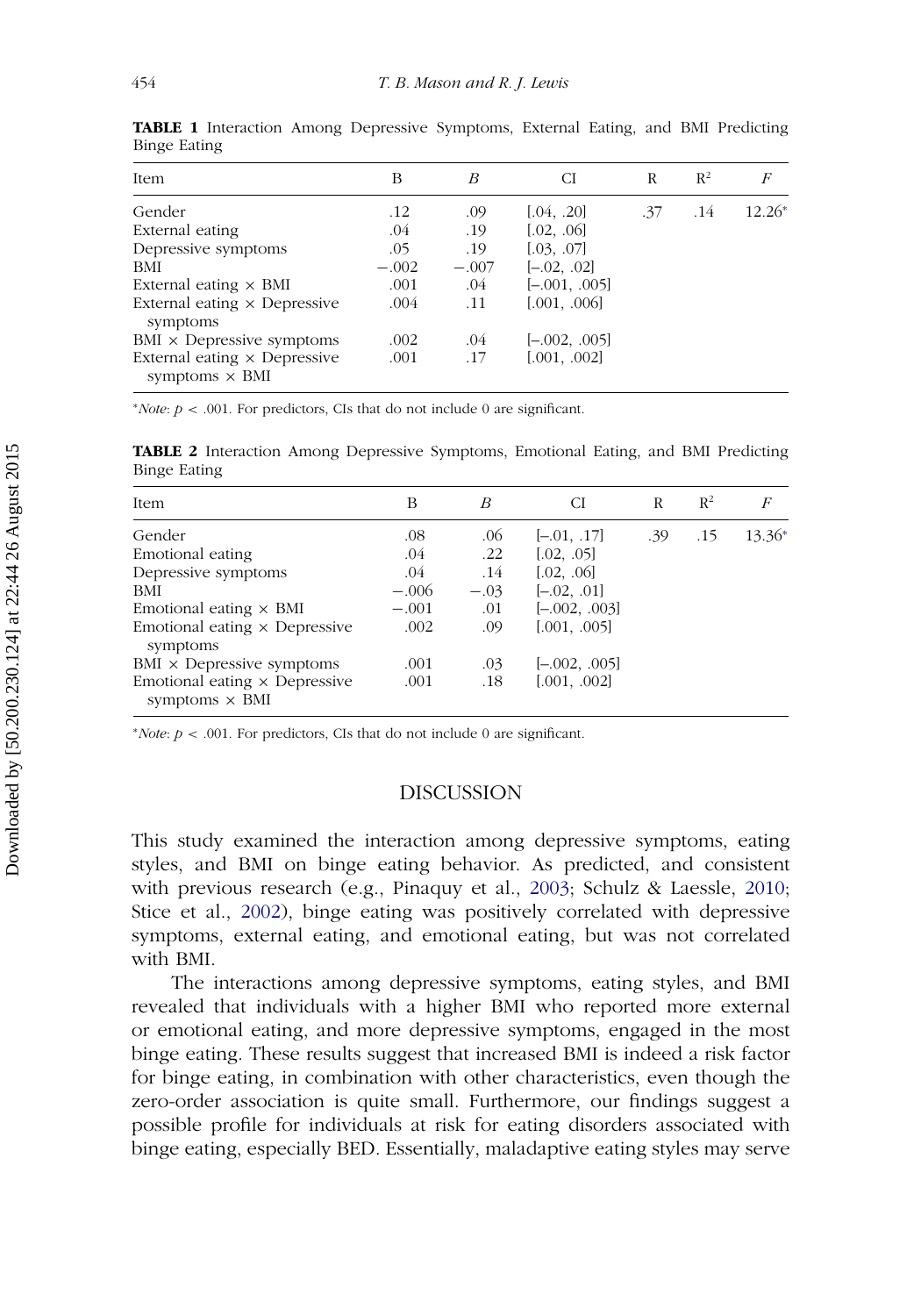<span id="page-6-0"></span>

**FIGURE 1** 3-way interaction between depressive symptoms, external eating, and body mass index (BMI). Slope 1 significantly different from slopes 2, 3, and 4, *p* < .01; slope 4 significantly different from slope 3,  $p < .01$ .

<span id="page-6-1"></span>

**FIGURE 2** 3-way interaction between depressive symptoms, emotional eating, and body mass index (BMI). Slope 1 significantly different from slopes 2 and 3,  $p < .01$ ; slope 4 significantly different from slopes 2 and 3,  $p < .01$ .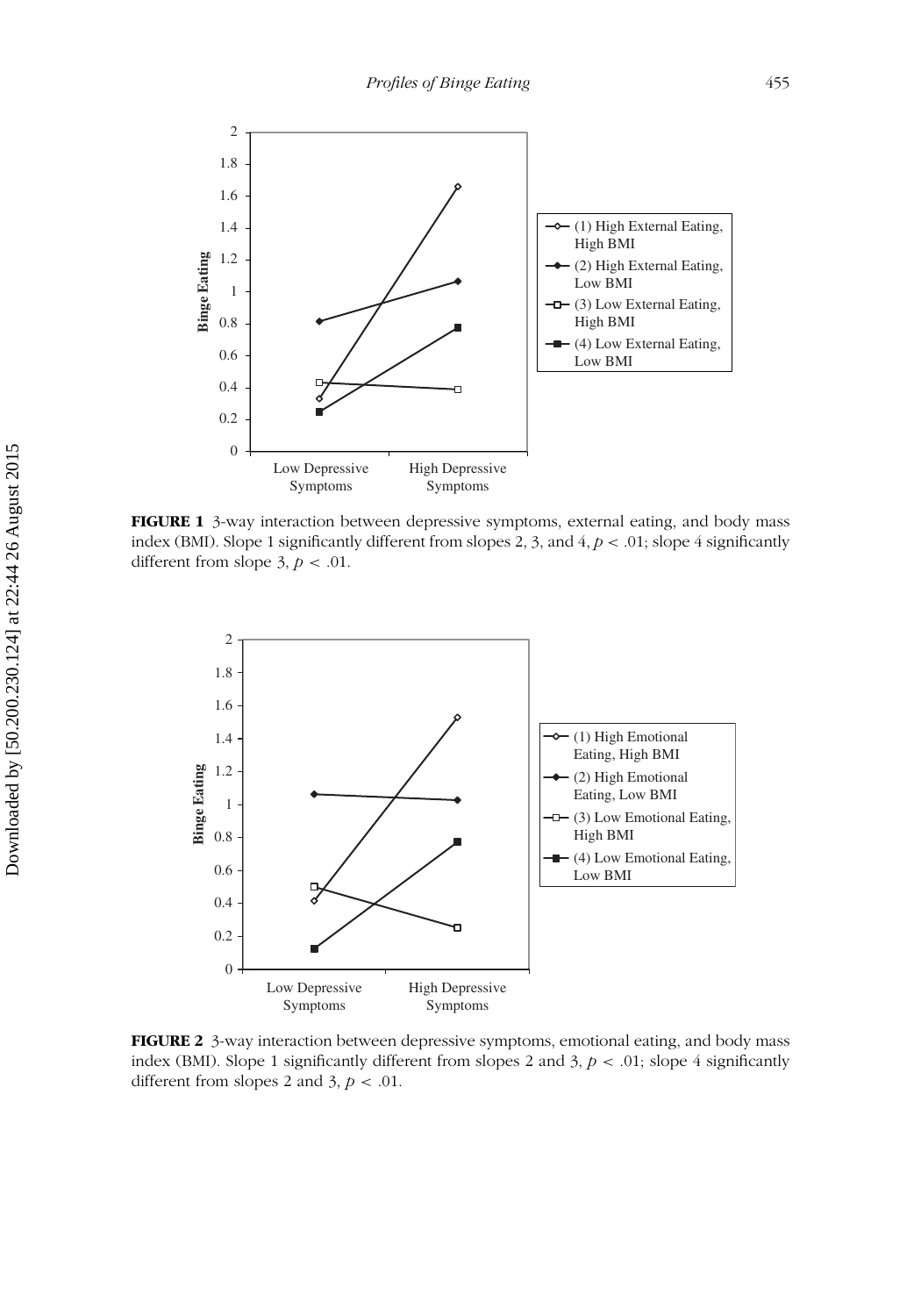as a predisposing factor for binge eating among individuals with a high BMI and depressive symptoms may serve to precipitate binge eating in individuals with a higher BMI who exhibit maladaptive eating styles. This pathway to binge eating is consistent with previous research findings that depressive symptoms act as a precipitating factor to binge eating (Haedt-Matt & Keel, [2011\)](#page-10-10). As a result, from a clinical perspective, reducing depressive symptoms may be a worthwhile goal in order to decrease binge eating in this at-risk group. However, failure to address maladaptive eating styles may result in a relapse in binge eating if depressive symptoms reoccur.

Among individuals with a higher BMI who reported lower emotional or external eating, depressive symptoms were not salient in predicting binge eating. Thus, adaptive eating styles may serve as a type of buffer against binge eating. From a clinical perspective, these results suggest that among individuals with a higher BMI, interventions should include modules focused on adaptive eating styles.

For individuals with a lower BMI, more emotional or external eating was associated with more binge eating when individuals reported low depressive symptoms. However, when individuals with a lower BMI reported more depressive symptoms, binge eating became more similar regardless of emotional or external eating. Thus, a different pattern emerges among individuals with a lower BMI such that *either* depressive symptoms or maladaptive eating styles might increase binge eating.

The interaction among depressive symptoms, eating styles, and BMI may also help clarify inconsistencies in previous research. According to Grucza et al. [\(2009\)](#page-10-5), depressive symptoms were a risk factor for BED with or without obesity. However in the current study, this relationship differed depending on eating styles. Depressive symptoms were most salient in predicting increased binge eating among the high BMI, high emotional or external eating and low BMI, low external or emotional eating groups. Consistent with previous research (Didie & Fitzgibbon, [2005;](#page-10-6) Dingemans & van Furth, [2012\)](#page-10-7), the relationship between binge eating and depressive symptoms is substantial regardless of BMI. All groups, except the group reporting low BMI and high external or emotional eating, that reported low depressive symptoms engaged in markedly low binge eating.

Overall, we demonstrated that high BMI is an important risk factor for binge eating in combination with depressive symptoms and emotional or external eating among a non-clinical sample. This finding may explain why behavioral weight loss treatments alone have not proven effective in reducing binge eating (Iacovino, Gredysa, Altman, & Wilfley, [2012\)](#page-10-11) as they do not target depressive symptoms and eating styles. Therefore, it is important for clinicians working with overweight and obese individuals to assess binge eating patterns, eating styles, and depressive symptoms and modify their interventions accordingly.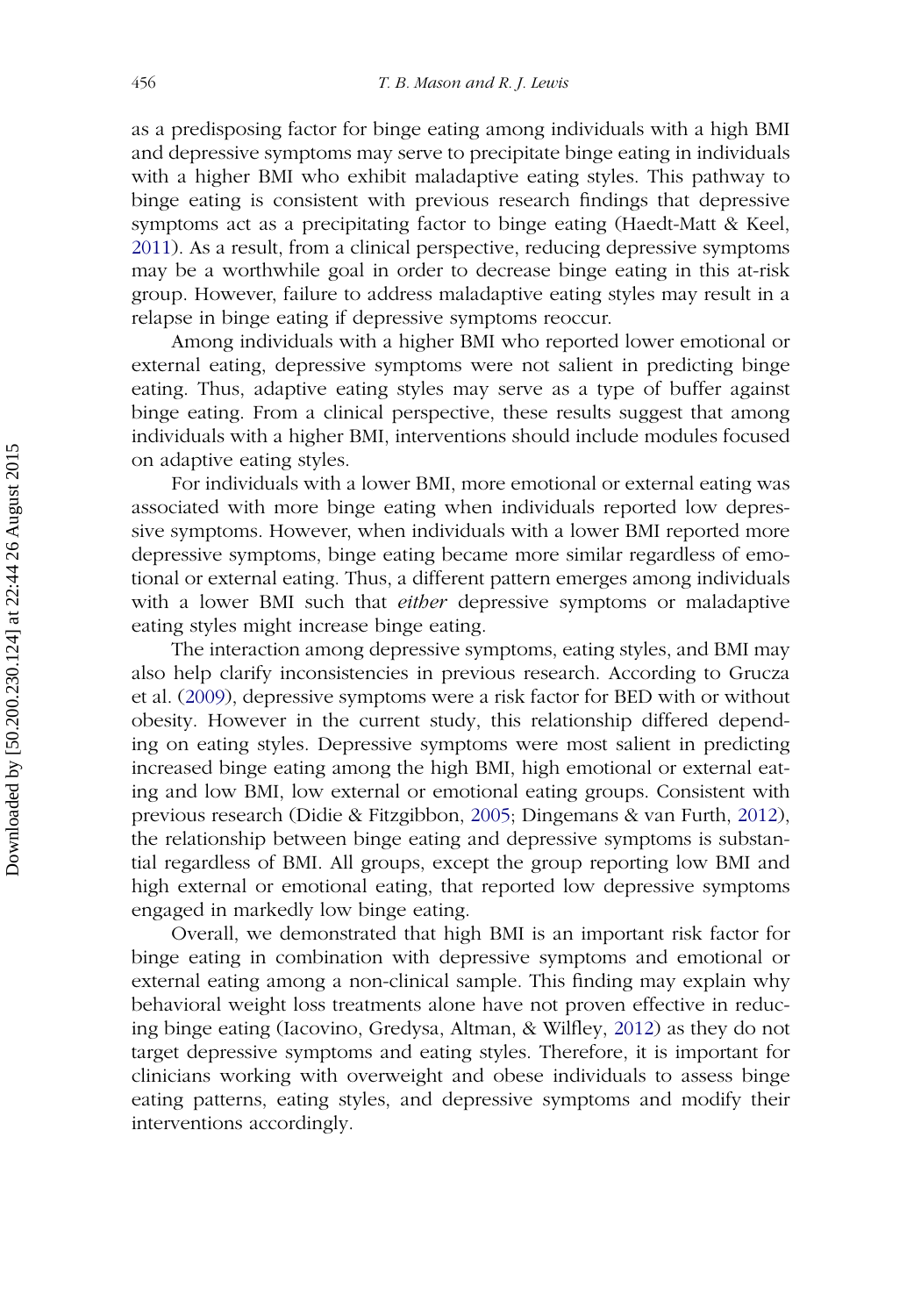The high BMI, high emotional or external eating, high depressive symptoms groups engaged in considerably more binge eating than the other three groups. However because depressive symptoms or eating styles were somewhat associated with increased binge eating among individuals with low and high BMIs, prevention efforts targeted to individuals of varied BMIs would be beneficial in reducing binge eating in community programs. Treatment and intervention efforts aimed at reducing depressive symptoms and enhancing adaptive eating styles, in conjunction with reducing BMI would likely decrease risk for binge eating and its associated disorders. For example, an appetite awareness intervention that focused on eating in response to internal, as opposed to external, hunger cues significantly decreased binge eating, depressive symptoms, and urges to eat in response to salient food and affective cues (Allen & Craighead, [1999\)](#page-9-7). In addition, although cognitive behavioral therapy and interpersonal therapy are widely used and effective therapies for reducing binge eating and depressive symptoms (Iacovino et al., [2012;](#page-10-11) Wilfley et al., [2002\)](#page-11-0), the current study demonstrated that appetite awareness interventions may be useful either alone or in combination with other therapies. Furthermore, adding a weight loss component to established binge eating interventions may prove even more effective among overweight individuals. A recent internet-based treatment study for binge eating, including cognitive behavioral therapy, appetite awareness training, and behavioral weight loss, led to significant reductions in BMI, binge eating, and weight and shape concerns post treatment (Jones et al., [2008\)](#page-10-12). Jones et al. [\(2008\)](#page-10-12) provide preliminary support for the efficacy of integrated intervention in treating binge eating; although, there was no reduction in depressive symptoms and changes in eating styles were not measured. Based on the results of the current study, it is possible that failure to reduce depressive symptoms and maladaptive eating styles could eventually lead to relapse in binge eating. Finally, the aforementioned intervention efforts could be adapted into prevention and early intervention models that would prove useful in non-clinical settings such as college campuses.

Although the results of this study make an important contribution to the literature, there were several noteworthy limitations. All variables were measured cross-sectionally; therefore, no causal associations can be determined. Examining binge eating among college students is important due to the marked prevalence of eating disorder symptoms among college students (Eisenberg, Nicklett, Roeder, & Kirz, [2011\)](#page-10-13). Although our college student sample was quite diverse with regards to race/ethnicity, our findings may not generalize to the larger population in terms of age, education, and income. Additional research with diverse populations along these dimensions is necessary to replicate these findings. Furthermore, participants self-reported their height and weight which may not be as accurate as externally validated measurements.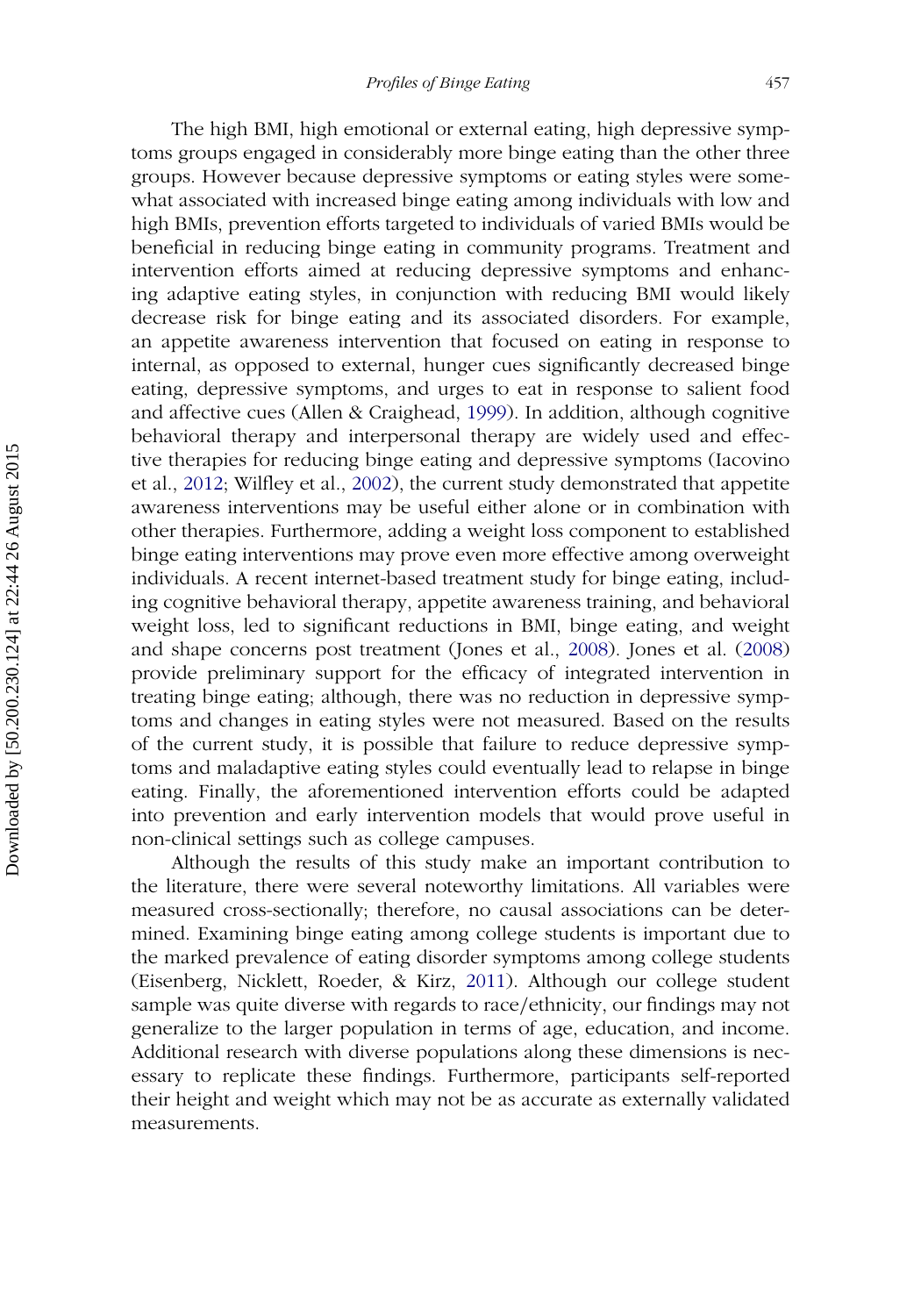In conclusion, our results suggest a possible risk profile for binge eating behavior for individuals with higher BMI, maladaptive eating styles, and depressive symptoms, however, further research is necessary to determine if this profile is associated with clinical diagnoses of bulimia nervosa or BED. Future research is necessary to understand better what it is specifically about high BMI, when paired with more depressive symptoms and emotional eating or external eating, that is associated with binge eating. For example, BMI may be a substitute for another variable such as body shame or dietary restraint. The results of this study help us reconcile some of the seemingly conflictual information about the relationship between BMI and binge eating. It appears that a constellation of characteristics including depression and eating styles in conjunction with BMI confer greatest risk for binge eating. Indeed, the association between BMI and binge eating is complex. Additional research into other characteristics that confer risk is an important area for future investigation.

#### REFERENCES

- <span id="page-9-7"></span>Allen, H. N., & Craighead, L. W. (1999). Appetite monitoring in the treatment of binge eating disorder. *[Behavior](http://dx.doi.org/10.1016/\gdef yes{no}\penalty \z@ \gdef \ {\penalty \z@ }\gdef no{no}\gdef yes{yes}\gdef \ \gdef \ {\ }\gdef no{no}\gdef yes{yes}{\penalty \z@ \gdef \ {\penalty \z@ }\gdef no{no}\gdef yes{yes}}S0005-7894(99)80007-0) [Therapy](http://dx.doi.org/10.1016/\gdef yes{no}\penalty \z@ \gdef \ {\penalty \z@ }\gdef no{no}\gdef yes{yes}\gdef \ \gdef \ {\ }\gdef no{no}\gdef yes{yes}{\penalty \z@ \gdef \ {\penalty \z@ }\gdef no{no}\gdef yes{yes}}S0005-7894(99)80007-0)*, *30*, 253–272. doi:10.1016/ S0005-7894(99)80007-0
- <span id="page-9-0"></span>American Psychiatric Association. (2013). *Diagnostic and statistical manual of mental disorders* (5th ed.). Arlington, VA: American Psychiatric Publishing.
- <span id="page-9-6"></span>Andresen, E. M., Malmgren, J. A., Carter, W. B., & Patrick, D. L. (1994). Screening for depression in well older adults: Evaluation of a short form of the CES-D. *American Journal of Preventive Medicine*, *10*, 77–84.
- <span id="page-9-3"></span>Barry, D. T., Grilo, C. M., & Masheb, R. M. (2003). Comparison of patients with bulimia nervosa, obese patients with binge eating disorder, and nonobese patients with binge eating disorder. *The Journal of Nervous and Mental Disease*, *191*, 589–594. doi[:10.1097/01.nmd.0000087185.95446.65](http://dx.doi.org/10.1097/01.nmd.0000087185.95446.65)
- <span id="page-9-2"></span>Bulik, C. M., Sullivan, P. F., & Kendler, K. S. (2002). Medical and psychiatric morbidity in obese women with and without binge eating. *International Journal of Eating Disorders*, *32*, 72–78. doi[:10.1002/eat.10072](http://dx.doi.org/10.1002/eat.10072)
- <span id="page-9-1"></span>Carrard, I., Van der Linden, M., & Golay, A. (2012). Comparison of obese and nonobese individuals with binge eating disorder: Delicate boundary between binge eating disorder and non-purging bulimia nervosa. *European Eating Disorders Review*, *20*, 350–354. doi[:10.1002/erv.2174](http://dx.doi.org/10.1002/erv.2174)
- <span id="page-9-4"></span>Davis, C., Levitan, R. D., Smith, M., Tweed, S., & Curtis, C. (2006). Associations among overeating, overweight, and attention deficit/hyperactivity disorder: A structural equation modelling approach. *Eating Behaviors*, *7*, 266–74. doi[:10.1016/j.eatbeh.2005.09.006](http://dx.doi.org/10.1016/j.eatbeh.2005.09.006)
- <span id="page-9-5"></span>Deaver, C. M., Miltenberger, R. G., Smyth, J., Meidinger, A., & Crosby, R. (2003). An evaluation of affect and binge eating. *Behavior Modification*, *27*, 578–599. doi[:10.1037/a0023660](http://dx.doi.org/10.1037/a0023660)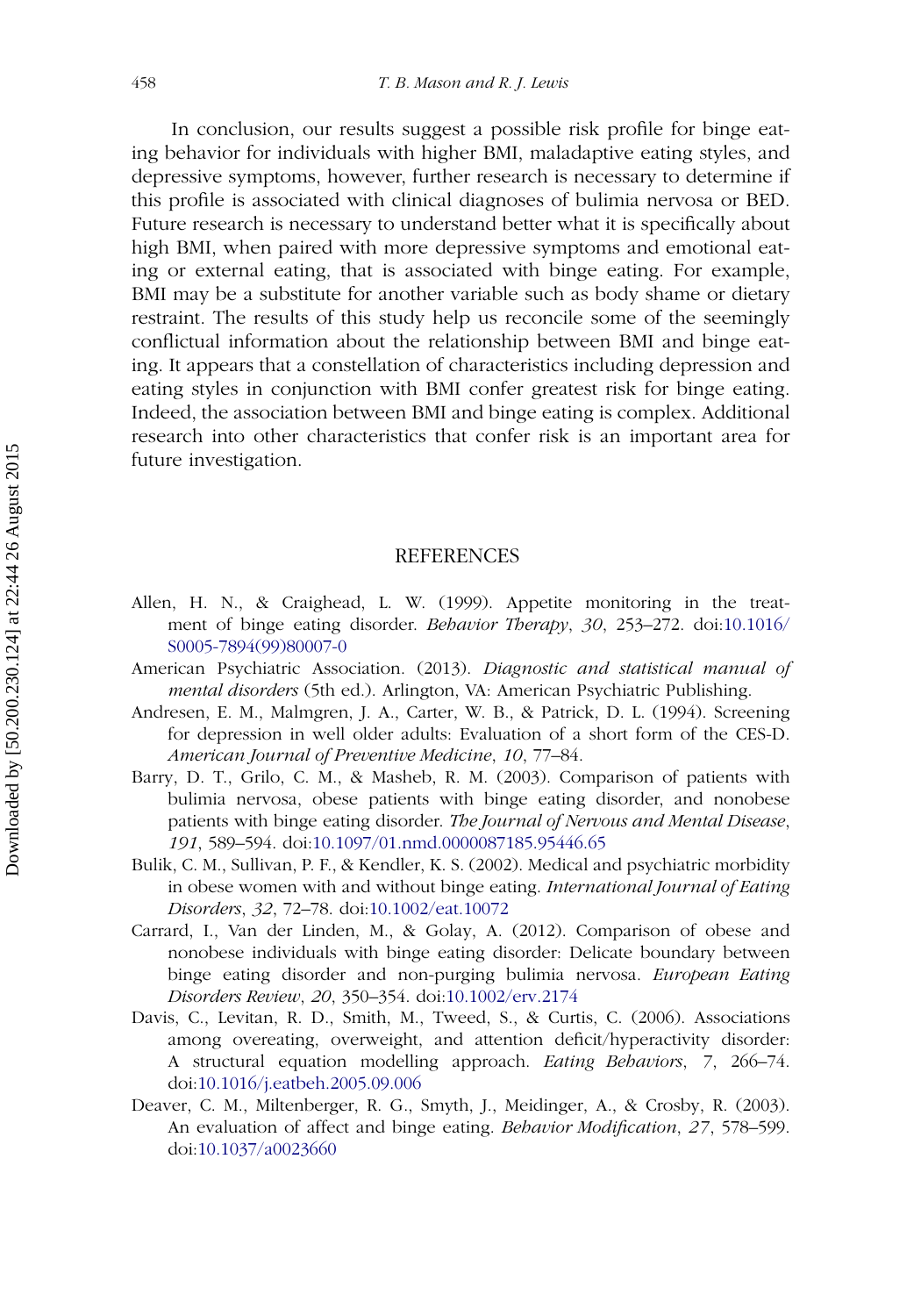- <span id="page-10-6"></span>Didie, E. R., & Fitzgibbon, M. (2005). Binge eating and psychological distress: Is the degree of obesity a factor? *Eating Behaviors*, *6*, 35–41. doi:10.1016/ j.eatbeh.2004.08.007
- <span id="page-10-7"></span>Dingemans, A. E., & van Furth, E. F. (2012). Binge eating disorder psychopathology in normal weight and obese individuals. *International Journal of Eating Disorders*, *45*, 135–138. doi:0.1002/eat.20905
- <span id="page-10-13"></span>Eisenberg, D., Nicklett, E. J., Roeder, K., & Kirz, N. E. (2011). Eating disorder symptoms among college students: Prevalence, persistence, correlates, and treatment-seeking. *Journal of American College Health*, *59*, 700–707. doi[:10.1080/07448481.2010.546461](http://dx.doi.org/10.1080/07448481.2010.546461)
- <span id="page-10-5"></span>Grucza, R. A., Przybeck, T. R., & Cloninger, C. R. (2009). Prevalence and correlates of binge eating disorder in a community sample. *Comprehensive Psychiatry*, *48*, 124–131.
- <span id="page-10-10"></span>Haedt-Matt, A. A., & Keel, P. K. (2011). Revisiting the affect regulation model of binge eating: A meta-analysis of studies using ecological momentary assessment. *Psychological Bulletin*, *137*, 660–681. doi[:10.1037/a0023660](http://dx.doi.org/10.1037/a0023660)
- <span id="page-10-4"></span>Hudson, J., Hiripi, E., Pope, H., & Kessler, R. (2007). The prevalence and correlates of eating disorders in the national comorbidity survey replication. *Biological Psychiatry*, *61*, 348–358. doi[:10.1016/j.biopsych.2012.05.018](http://dx.doi.org/10.1016/j.biopsych.2012.05.018)
- <span id="page-10-11"></span>Iacovino, J. M., Gredysa, D. M., Altman, M., & Wilfley, D. E. (2012). Psychological treatments for binge eating disorder. *Current Psychiatry Reports*, *14*, 432–446. doi[:10.1007/s11920-012-0277-8](http://dx.doi.org/10.1007/s11920-012-0277-8)
- <span id="page-10-12"></span>Jones, M., Luce, K. H., Osborne, M. I., Taylor, K., Cunning, D., Doyle, A. C., ... Taylor, C. B. (2008). Randomized, controlled trial of an internet-facilitated intervention for reducing binge eating and overweight in adolescents. *Pediatrics*, *121*, 453–62. doi[:10.1542/peds.2007-1173](http://dx.doi.org/10.1542/peds.2007-1173)
- <span id="page-10-0"></span>Pinaquy, S., Chabrol, H., Simon, C., Louvet, J. P., & Barbe, P. (2003). Emotional eating, alexithymia, and binge-eating disorder in obese women. *Obesity Research*, *11*, 195–201. doi[:10.1038/oby.2003.31](http://dx.doi.org/10.1038/oby.2003.31)
- <span id="page-10-3"></span>Saules, K. K., Collings, A. S., Hoodin, F., Angelella, N. E., Alschuler, K., Ivezaj, V., ... Wiedemann, A. A. (2009). The contributions of weight problem perception, BMI, gender, mood, and smoking status to binge eating among college students. *Eating Behaviors*, *10*, 1–9. doi[:10.1016/j.eatbeh.2008.07.010](http://dx.doi.org/10.1016/j.eatbeh.2008.07.010)
- <span id="page-10-1"></span>Schulz, S., & Laessle, R. G. (2010). Associations of negative affect and eating behaviour in obese women with and without binge eating disorder. *Eating and Weight Disorders*, *15*, e287–293.
- <span id="page-10-2"></span>Stice, E., Presnell, K., & Spangler, D. (2002). Risk factors for binge eating onset in adolescent girls: A 2-year prospective investigation. *Health Psychology*, *21*, 131–138. doi:10.1037==0278-6133.21.2.131
- <span id="page-10-8"></span>van Strien, T., Frijters, J. E. R., Bergers, G. P. A., & Defares, P. B. (1986). The Dutch Eating Behavior Questionnaire (DEBQ) for assessment of restrained, emotional, and external eating behavior. *International Journal of Eating Disorders*, *5*, 295–315. doi:10.1002/1098-108X(198602)5:2<295::AID-EAT2260050209>3.0.CO;2-T\-3182(71)7147
- <span id="page-10-9"></span>Wardle, J., Marsland, L., Sheikh, Y., Quinn, M., Fedoroff, I., & Ogden, J. (1992). Eating style and eating behaviour in adolescents. *Appetite*, *18*, 167–183. doi[:10.1016/01956663\(92\)90195-C](http://dx.doi.org/10.1016/01956663(92)90195-C)